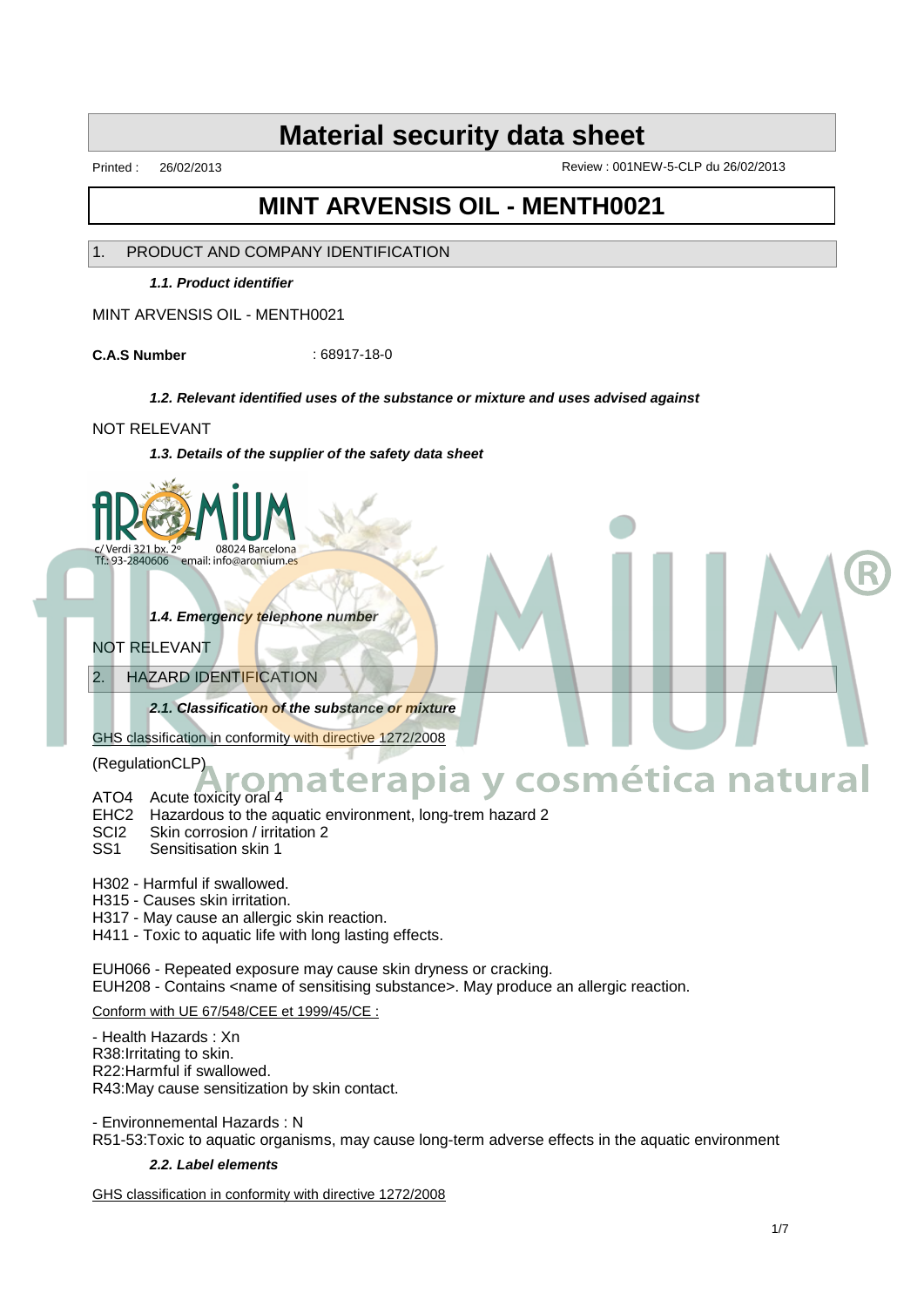Printed : 26/02/2013 MINT ARVENSIS OIL - MENTH0021 Review : 001NEW-5-CLP du 26/02/2013

**Aromaterapia y cosmética natural**

(RegulationCLP)

Warning mention : Warning

- ATO4 Acute toxicity oral 4
- EHC2 Hazardous to the aquatic environment, long-trem hazard 2<br>SCl2 Skin corrosion / irritation 2
- SCI2 Skin corrosion / irritation 2<br>SS1 Sensitisation skin 1
- Sensitisation skin 1
- H302 Harmful if swallowed.
- H315 Causes skin irritation.
- H317 May cause an allergic skin reaction.
- H411 Toxic to aquatic life with long lasting effects.
- P261 Avoid breathing dust/fume/gas/mist/vapours/spray.
- P264 Wash … thoroughly after handling.
- P270 Do no eat, drink or smoke when using this product.
- P272 Contaminated work clothing should not be allowed out of the workplace.
- P273 Avoid release to the environment.
- P280 Wear protective gloves/protective clothing/eye protection/face protection.

EUH066 - Repeated exposure may cause skin dryness or cracking. EUH208 - Contains <name of sensitising substance>. May produce an allergic reaction.

Conform with UE 67/548/CEE et 1999/45/CE :

Health Hazards : Xn R38:Irritating to skin. R22:Harmful if swallowed. R43:May cause sensitization by skin contact.

- Environnemental Hazards : N R51-53:Toxic to aquatic organisms, may cause long-term adverse effects in the aquatic environment

S24:Avoid contact with skin.

S37: Wear suitable gloves.

S61:Avoid release to the environment. Refer to special instructions / Safety data sheets.



**2.3. Other hasards**

# NOT RELEVANT

# 3. COMPOSITION / INFORMATION ON INGREDIENT

Component list :

**3.1. Substances**

| Material | ◡.┌ | 100 <sub>2</sub><br>∵ FINECJ | Risk<br>Svmbol | $\sim$ $\sim$ $\sim$<br>$\sim$<br>Classification<br>GHS | Darcant %<br>"∕∩<br><b>UCIIL</b> |  |
|----------|-----|------------------------------|----------------|---------------------------------------------------------|----------------------------------|--|
|----------|-----|------------------------------|----------------|---------------------------------------------------------|----------------------------------|--|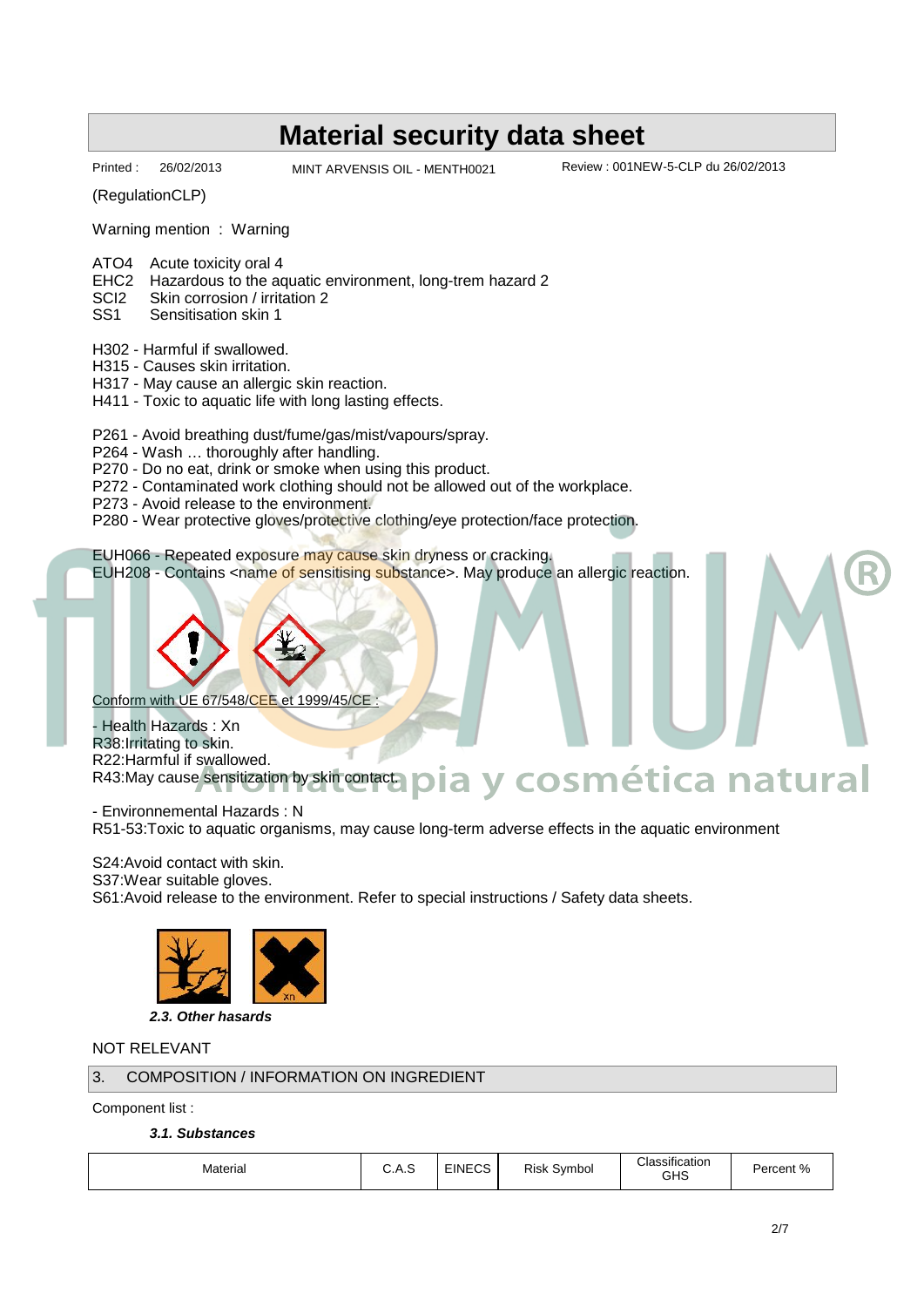| 26/02/2013<br>Printed:<br>MINT ARVENSIS OIL - MENTH0021 |            |                    | Review: 001NEW-5-CLP du 26/02/2013       |                                                                               |           |  |
|---------------------------------------------------------|------------|--------------------|------------------------------------------|-------------------------------------------------------------------------------|-----------|--|
| Menthol                                                 | 89-78-1    | 201-939-0          | Xi R38                                   | SCI2 - H303, H315,<br>H402                                                    | [ 50-55 ] |  |
| Menthone                                                | 10458-14-7 |                    | R52-53                                   | EHC3 - H227, H303,<br>H316, H402, H412                                        | $35-40$   |  |
| d.I-Limonene                                            | 5989-27-5  | 227-813-5          | N, Xi R10 R38 R43<br>R <sub>50</sub> -53 | AH1, EHA1, EHC1,<br>FL3, SCI2, SS1 -<br>H226, H304, H315,<br>H317, H400, H410 | [ 5-10 ]  |  |
| Menthyl acetate                                         | 89-48-5    |                    | 201-911-8 N R51-53                       | EHC2 - H227, H316,<br>H401. H411                                              | $[0-5]$   |  |
| Pinene beta naturel                                     | 127-91-3   | 204-872-5          | F-, N, Xn R10 R43<br>R50-53 R65          | AH1, EHA1, EHC1,<br>FL3, SS1 - H226,<br>H304, H316, H317,<br>H400, H410       | $[0-5]$   |  |
| Pulegone                                                | 89-82-7    | 201-943-2   Xn R22 |                                          |                                                                               | $[0-5]$   |  |

# **3.2. Mixtures**

## NOT RELEVANT

4. FIRST AID MEASURES

**4.1. Description of first aid measures**

# NOT RELEVANT

# **4.2. Most important symptoms and effects, both acute and delayed**

#### NOT RELEVANT

# **4.3. Indication of any immediate medical attention and special treatment needed**

Contact with skin: wash immediately and abundantly with water and soap.Rinse then with clear water. **Contact with eyes :** Abundant rinsing with water (15 minutes open eyelids) then washing with an ocular lotion standard Dacryoserum. In case of disorder, consult an ophtalmologist. **In the event of swallowed :** Not make vomit, maintain the patient at rest. Resort to the medical care. Soiled clothing : withdraw soiled clothing and re-use them only after decontamination.

# 5. FIRE FIGHTING **Aromaterapia y cosmética natural**

#### **5.1. Extinguishing media**

CO2, powder or water spray. Fight larger fires with water spray or alcohol resistant foam.

### **5.2. Special hazards arising from the substance or mixture**

**Flammability:** The product is not flammable.. **Prévention:** Do not smoke. Do not use flame near.

#### **5.3. Advice for firefighters**

Never use a direct stream of water.

## 6. ACCIDENTAL RELEASE MEASURES

## **6.1. Personal precautions, protective equipment and emergency procedures**

Use appropriate personal protective equipment during clean-up**.**

## **6.2. Environmental precautions**

Do not allow to enter sewers/ surface or ground water.

## **6.3. Methods and material for containment and cleaning up**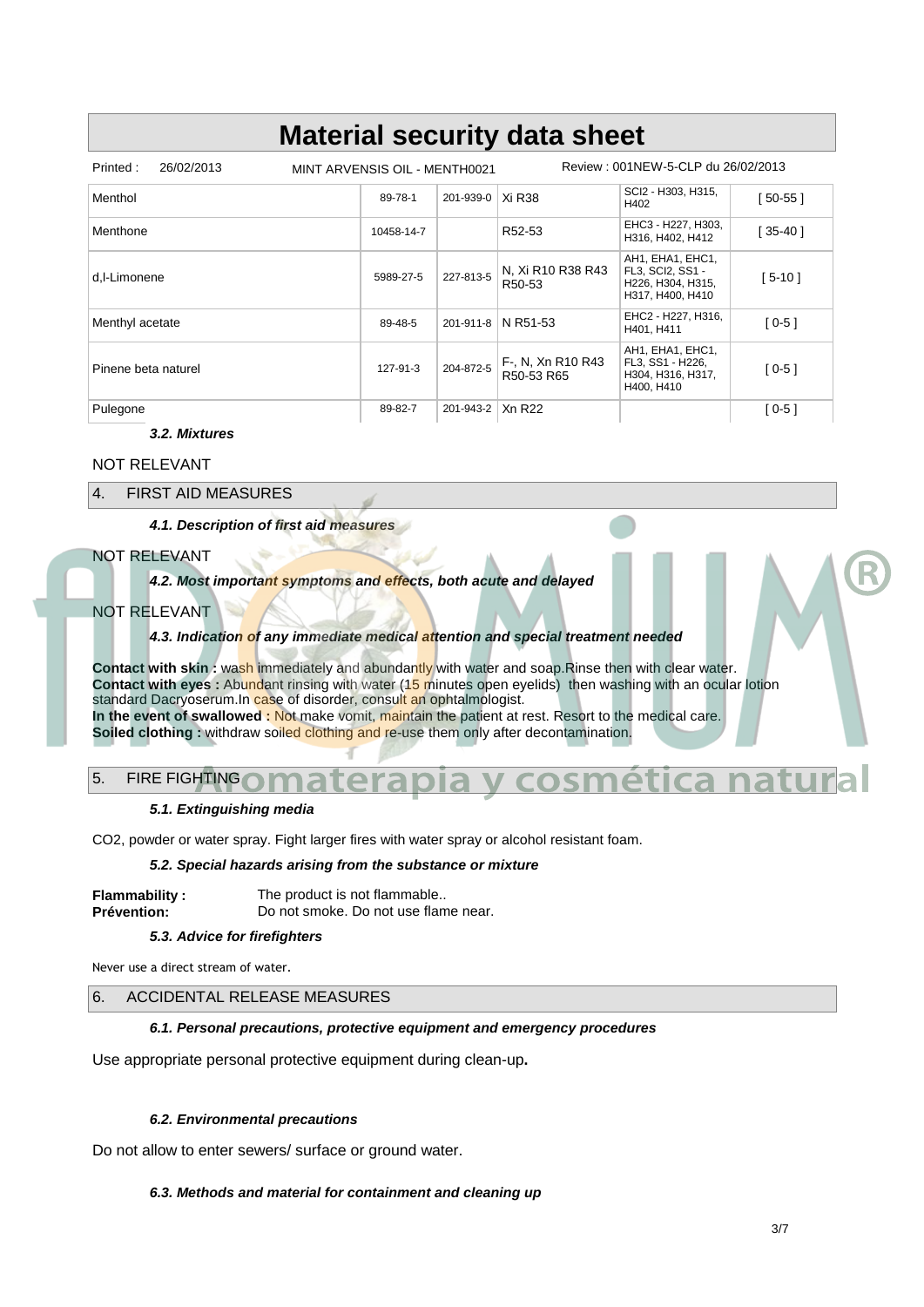Printed : 26/02/2013 MINT ARVENSIS OIL - MENTH0021 Review : 001NEW-5-CLP du 26/02/2013

Absorb with liquid-binding material (sand, diatomite, acid binders, univers*al binders, sawdust).*

# **6.4. Reference to other sections**

## NOT RELEVANT

### 7. HANDLING AND STORAGE

#### **7.1. Precautions for safe handling**

Close packing after use. Reproduce labelling if transfer in another container.

#### **7.2. Conditions for safe storage, including any incompatibilities**

-Avoid any useless exposure. Keep aways from food and drinks.

-Preserve only in the container of origin in a fresh place and broken down well. Keep the containers closed out of their use.

-Do not leave it near heat source, direct rays of the sun

### **7.3. Specific end use(s)**

Wash the hands and any other zone exposed with soap and water before eating, drinking, to smoke and before leaving work.

# 8. EXPOSURE CONTROLS / PERSONAL PROTECTION

### **8.1. Control parameters**

### NOT RELEVANT

#### **8.2. Exposure controls**

**General protective and hygienic measures:** Avoid skin and eyes contact. Keep away from foodstuffs, beverages and feed. Wash hands before breaks and at the end of work.

#### **Personal Protection :**

-Hands protection : Protection not required if a good ventilation is maintained.

-Eyes protection : Protection not required if a good ventilation is maintained. -Eyes protection : Protection not required if a good ventilation is maintained.<br>-Respiratory protection : Protection not required if a good ventilation is maintained. **A ARTUITEE** -Ingestion : Do not use, dreak and smoke during use.

#### 9. PHYSICAL AND CHEMICAL PROPERTIES

#### **9.1. Information on basic physical and chemical properties**

| Odor:                      | characteristic, strong             |
|----------------------------|------------------------------------|
| Color:                     | colorless to light greenish yellow |
| Appearence:                | Liguid                             |
| Relative density (d20/20): | [0.888; 0.908]                     |
| Refractive index at 20 C:  | [1.456:1.466]                      |
| Angular rotation ():       | $[-15; -24]$                       |
| Flash point:               | 80 C                               |

# **9.2. Other information**

### NOT RELEVANT

10. STABILITY AND REACTIVITY

#### **10.1. Reactivity**

·**Dangerous reactions :** No dangerous reactions known.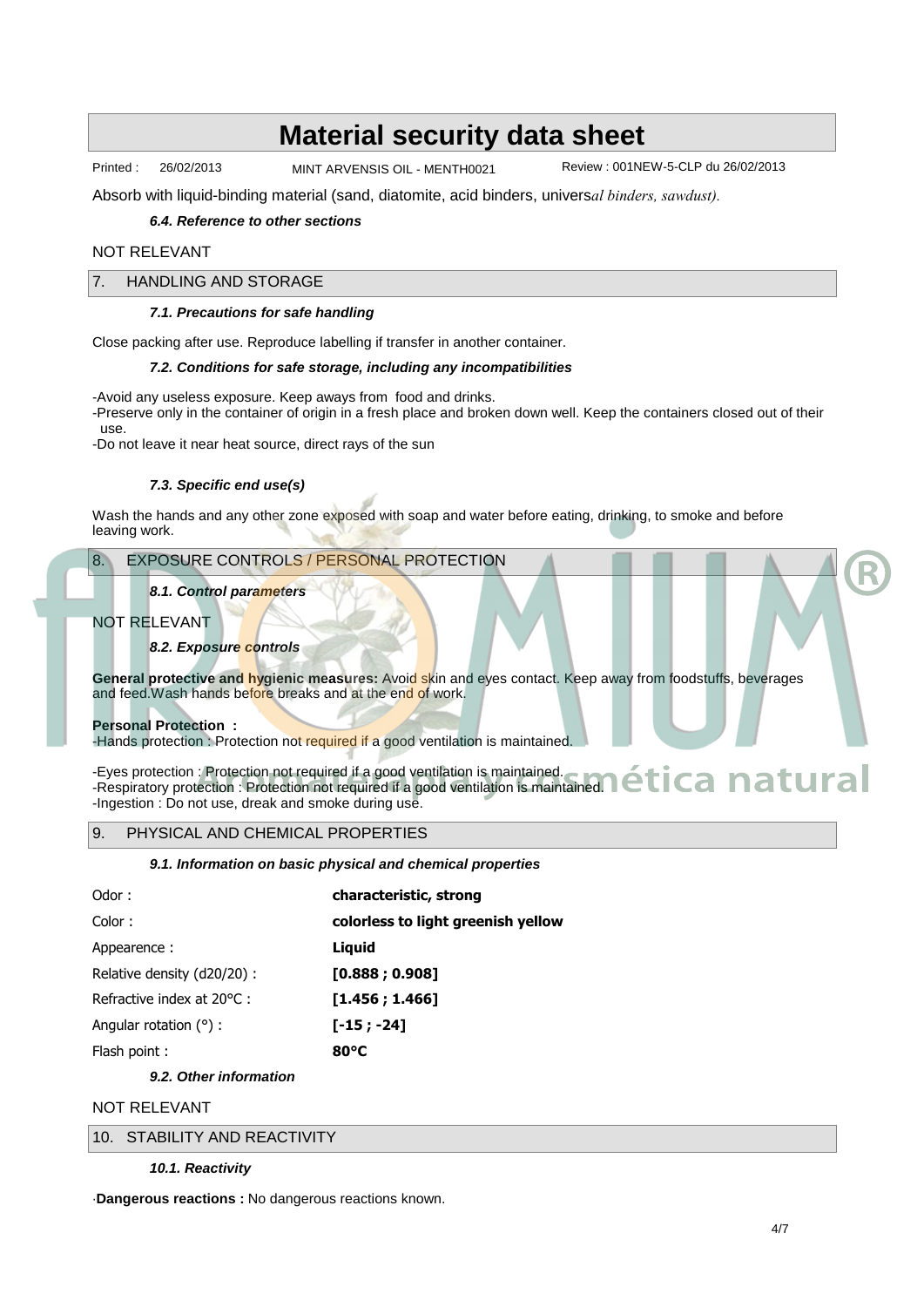Printed : 26/02/2013 MINT ARVENSIS OIL - MENTH0021 Review : 001NEW-5-CLP du 26/02/2013

**10.2. Chemical stability**

#### NOT RELEVANT

**10.3. Possibility of hazardous reactions**

#### NOT RELEVANT

**10.4. Conditions to avoid**

## NOT RELEVANT

**10.5. Incompatible materials**

#### NOT RELEVANT

**10.6. Hazardous decomposition products**

**Thermal decomposition / conditions to be avoided:** No decomposition if used according to specifications. **Dangerous decomposition products:** No dangerous decomposition products known.



Do not leave the product, even diluted or in great quantity, penetrate the ground water, water or the drains.

## **12.2. Persistence and degradability**

NOT RELEVANT

**12.3. Bioaccumulative potential**

# NOT RELEVANT

**12.4. Mobility in soil**

NOT RELEVANT

**12.5. Results of PBT and vPvB assessment**

#### NOT RELEVANT

**12.6. Other adverse effects**

NOT RELEVANT

# 13. DISPOSAL RECOMMENDATIONS

**13.1. Waste treatment methods**

**Product :** Recommandation : Does not have to be evacuated with the refuse . Not to let penetrate in the sewers. **Not cleaned packing :** Recommandation : Evacuation in accordance with the regulations.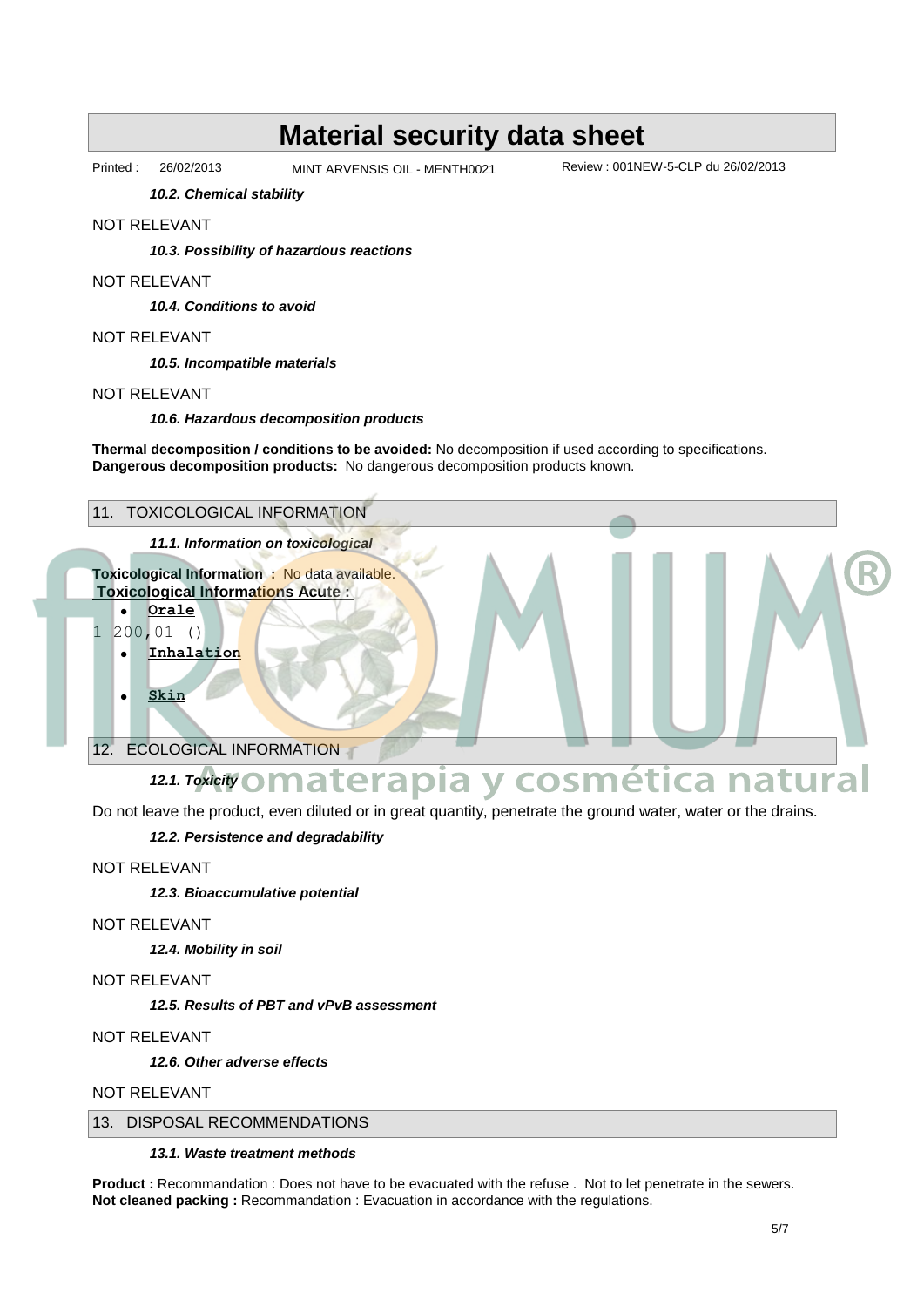

#### NOT RELEVANT

15. REGULATORY INFORMATION

**15.1. Safety, health and environmental regulations/legislation specific for the substance or mixture**